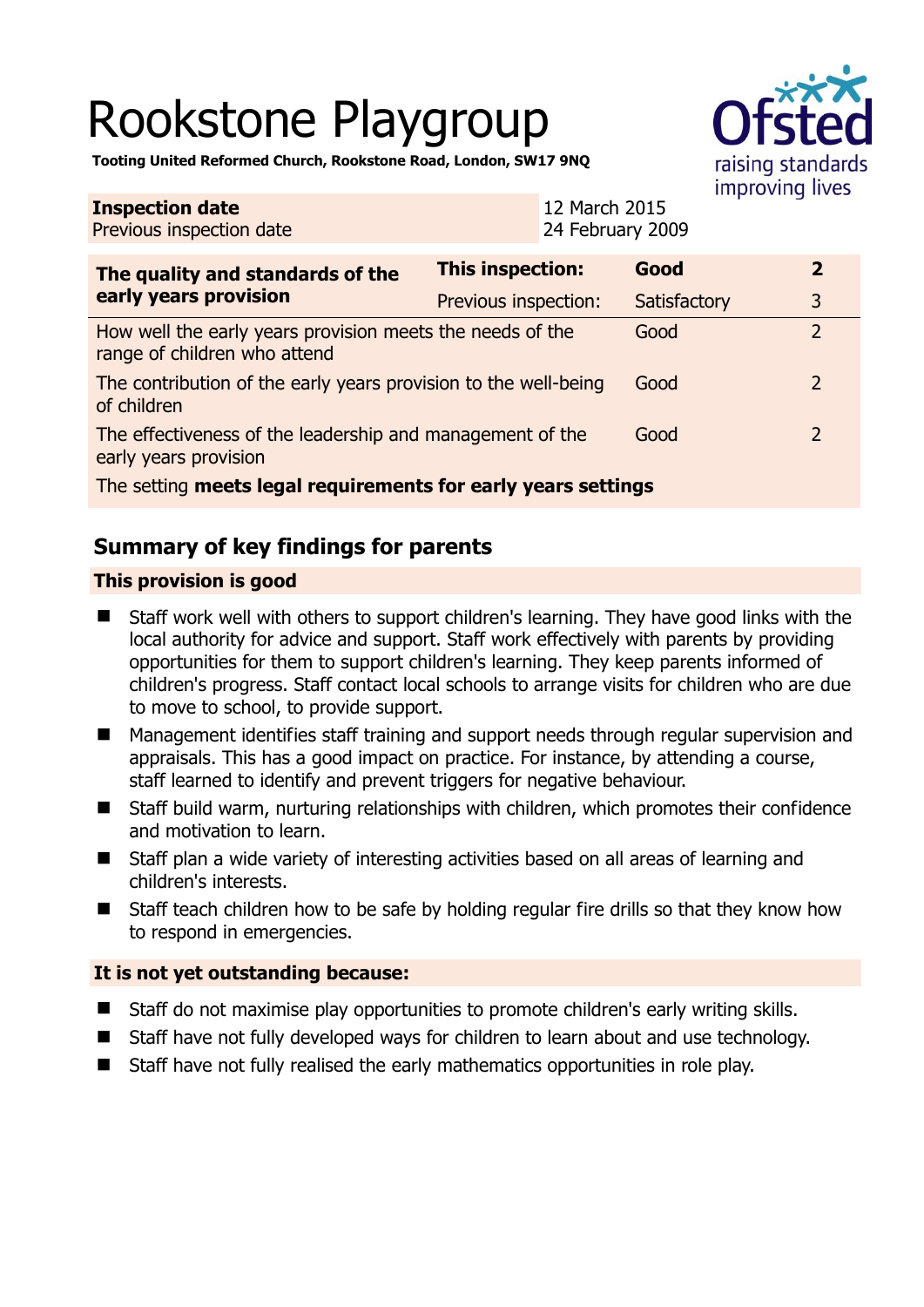# **What the setting needs to do to improve further**

#### **To further improve the quality of the early years provision the provider should:**

- maximise learning opportunities in the role play area to support children's early mathematics skills, such as grouping and sorting
- develop further ways for children to learn about, and to use, technology
- develop further opportunities for children to practise their early writing skills in play situations.

#### **Inspection activities**

- The inspector carried out a joint observation with the manager.
- The inspector observed interaction between staff and children in the indoor and outdoor environment.
- The inspector tracked the progress of several children.
- The inspector sampled a range of documentation and held a discussion with management.
- The inspector spoke to staff, parents and children, and took their views into consideration.

#### **Inspector**  Jennifer Beckles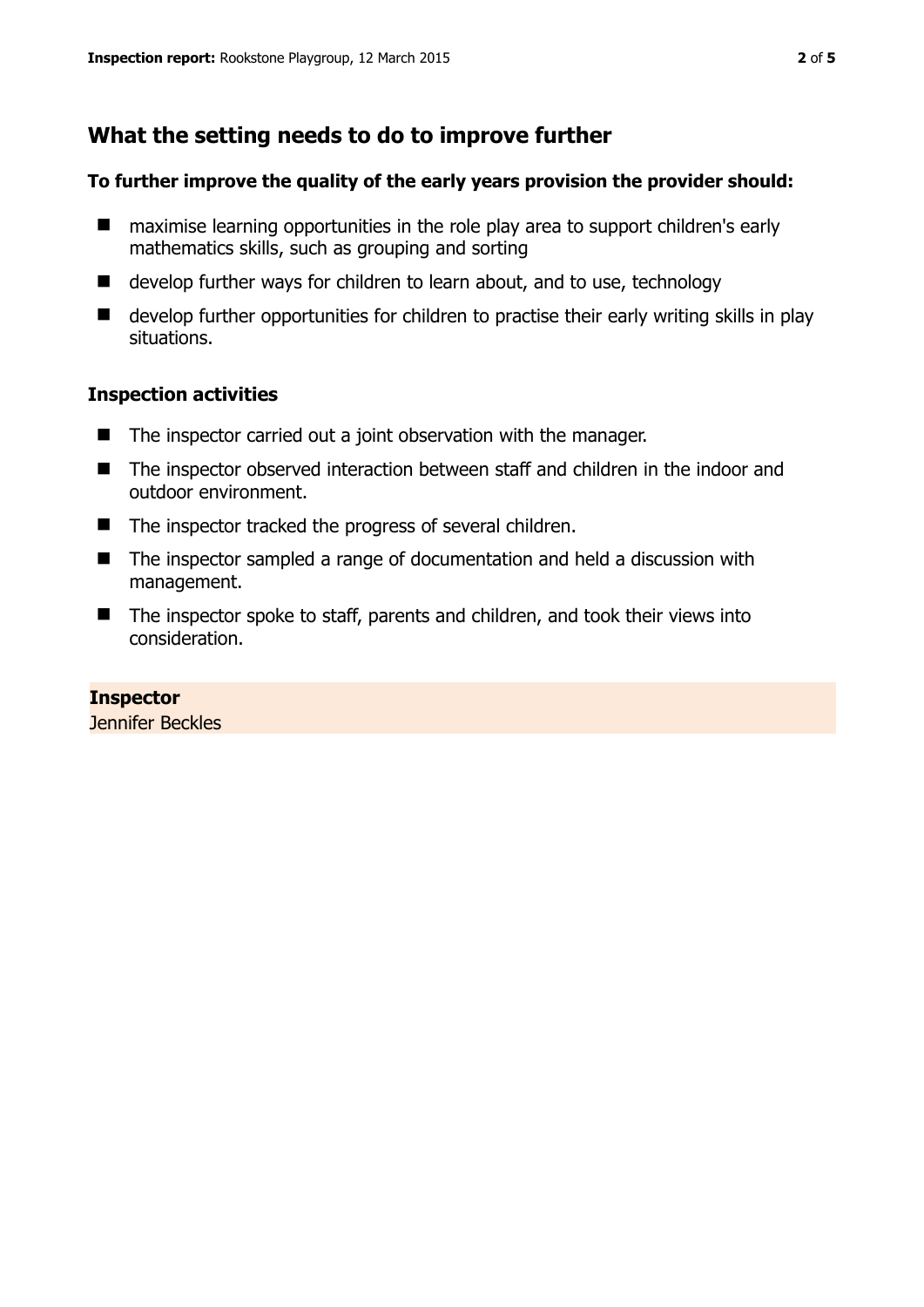## **Inspection findings**

#### **How well the early years provision meets the needs of the range of children who attend. This is good**

All children make good progress because staff use information from regular assessments to offer them challenging activities. Staff teach children to take turns and follow instructions as they play group games. They support children's language skills by, for example, naming objects in a shopping-list board game. Children explore the capacity of different sizes of containers by filling and emptying them in the sand tray. This aids their early mathematics skills. Children negotiate roles and use their imagination to create stories in the role play area. Staff extend children's imagination by joining in with their stories. Children develop small muscle strength and coordination as they knead, pinch and roll play dough. As staff sing action songs with them children learn names of body parts, which supports their language development. Children learn useful skills for when they move to school.

#### **The contribution of the early years provision to the well-being of children is good**

Staffing arrangements work well because they enable children to receive consistent care. This helps children to feel secure. Staff teach children the importance of hand washing to help prevent the spread of germs, which leads to children having good personal care routines. They encourage children's independence at snack times: children pour their own drinks and help themselves to healthy snacks. Staff enable children to get daily physical exercise and fresh air by taking them out on walks to places of local interest. They plan daily indoor games to support children's physical development.

#### **The effectiveness of the leadership and management of the early years provision is good**

The manager has good knowledge of the requirements of the Early Years Foundation Stage framework and has implemented a range of policies and procedures to keep children safe. For instance, staff have good knowledge of procedures to follow should they be concerned about a child's welfare. They carry out risk assessments, covering all areas of the nursery, to help prevent accidents. The management team carries out thorough checks on staff as part of the recruitment process, which adds to children's safety. The manager observes staff each day as she works in the group room; this helps to monitor the quality of staff practice. She checks children's assessment records and staff planning, to maintain consistently good quality. The manager knows the strengths and weaknesses of the playgroup because she evaluates the provision regularly. She has formed key goals for improvement, including plans to secure use of an outdoor area, to promote children's physical development.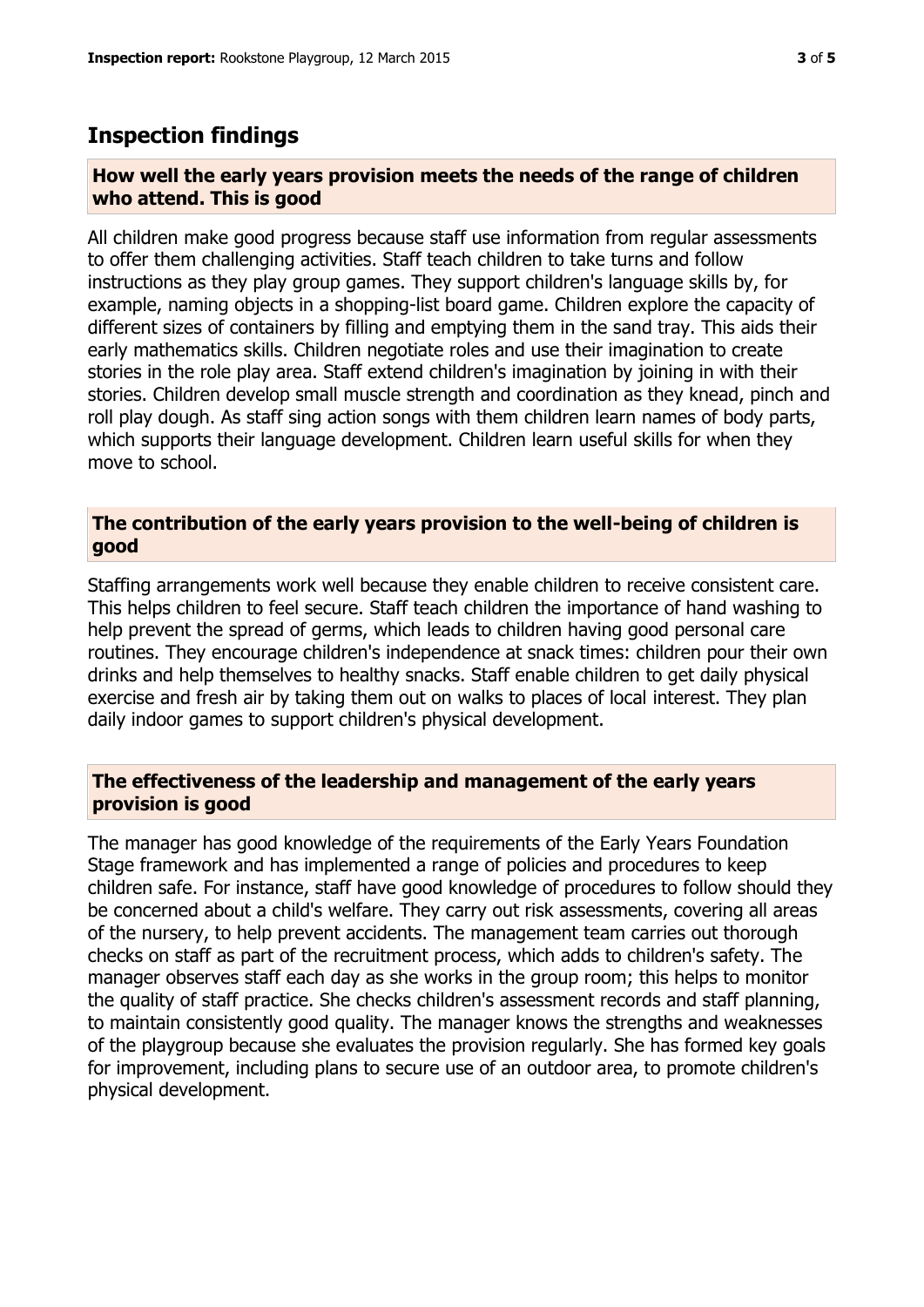# **Setting details**

| Unique reference number       | EY284192                 |  |  |
|-------------------------------|--------------------------|--|--|
| <b>Local authority</b>        | Wandsworth               |  |  |
| <b>Inspection number</b>      | 843639                   |  |  |
| <b>Type of provision</b>      | Sessional provision      |  |  |
| <b>Registration category</b>  | Childcare - Non-Domestic |  |  |
| Age range of children         | $2 - 5$                  |  |  |
| <b>Total number of places</b> | 20                       |  |  |
| Number of children on roll    | 19                       |  |  |
| <b>Name of provider</b>       | Rookstone Play Group     |  |  |
| Date of previous inspection   | 24 February 2009         |  |  |
| <b>Telephone number</b>       | 0208 767 2019            |  |  |

Rookstone Road Playgroup opened in 1995. It operates from church premises in Tooting, in the London Borough of Wandsworth. The playgroup receives funding for free early education places for children aged two, three and four years. It operates from Monday to Friday, from 9.30am to 12.30pm during term time. There are three staff who work with the children, including the manager, all of whom hold appropriate early years qualifications at level 3.

This inspection was carried out by Ofsted under sections 49 and 50 of the Childcare Act 2006 on the quality and standards of provision that is registered on the Early Years Register. The registered person must ensure that this provision complies with the statutory framework for children's learning, development and care, known as the Early Years Foundation Stage.

Any complaints about the inspection or the report should be made following the procedures set out in the guidance 'Complaints procedure: raising concerns and making complaints about Ofsted', which is available from Ofsted's website: www.gov.uk/government/organisations/ofsted. If you would like Ofsted to send you a copy of the guidance, please telephone 0300 123 4234, or email enquiries@ofsted.gov.uk.